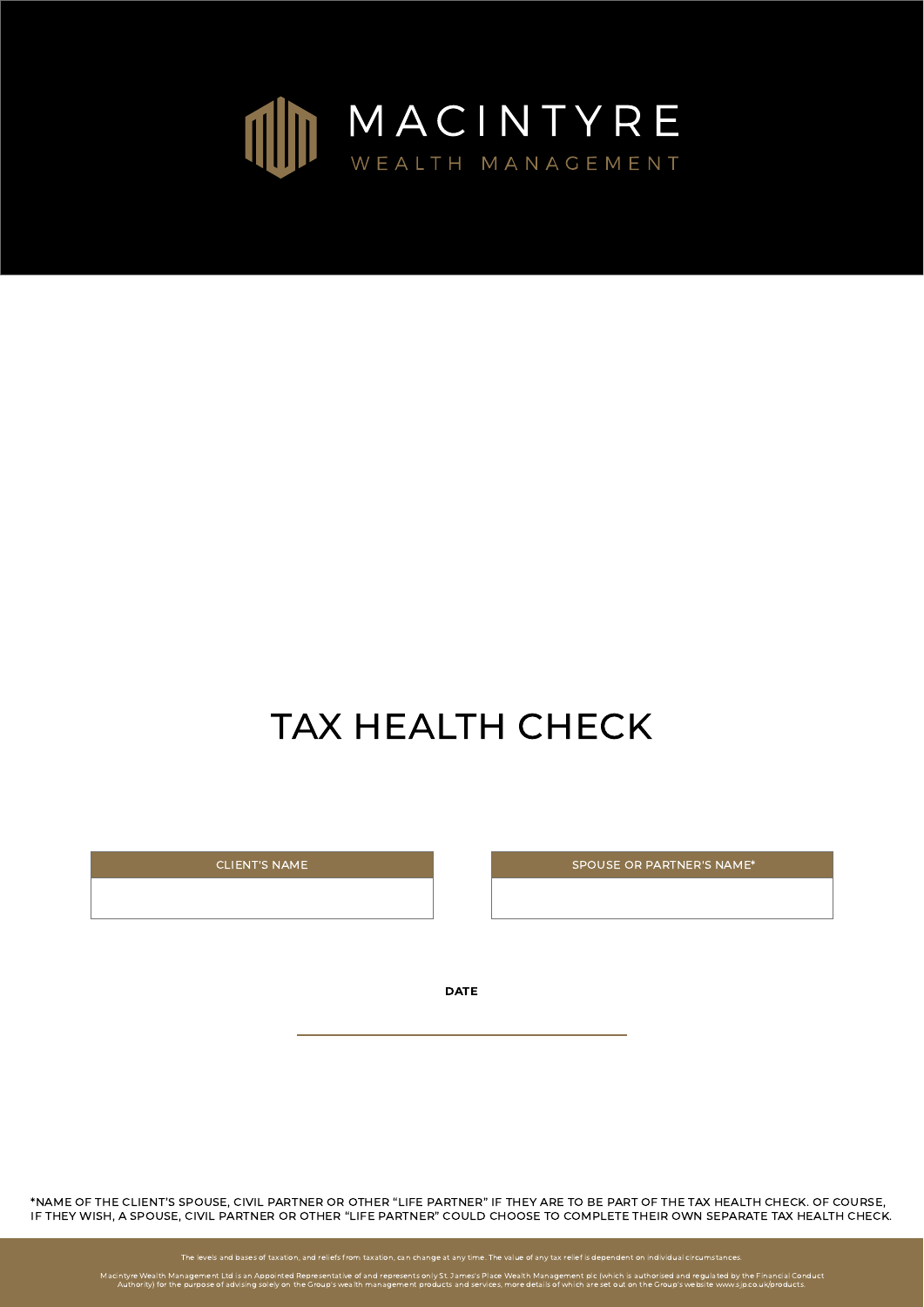#### 1A. COUNTRY OF RESIDENCE?



Paying unnecessary tax diminishes your wealth.

There are many simple, permissible and effective ways to help reduce your tax bill.

Answer the 11 questions below to help us to identify simple but effective tax-saving opportunities that may be relevant to you. If you have a spouse or partner who would like to identify tax saving opportunities they should also complete the Tax Health Check (or you could complete it on their behalf). Please answer every question by ticking the relevant box(es).

Dependent on the answers to the questions there may be an opportunity, or opportunities, to improve financial well-being. Based on the answers given, it will be possible to ascertain which, if any, action(s) may be appropriate for you and, if relevant, your spouse or partner.

The levels and bases of taxation and reliefs from taxation can change at any time. The value of any tax relief depends on individual circumstances.

Throughout this Tax Health Check a spouse, registered civil partner and life partner will be referred to as a "Partner" .

| CLIENT'S COUNTRY OF RESIDENCE         |  |
|---------------------------------------|--|
| <b>PARTNER'S COUNTRY OF RESIDENCE</b> |  |

### 1B. WHICH BAND DOES YOUR TAXABLE INCOME FOR THIS TAX YEAR FALL INTO?

|               | a          | $EO - E12,500$                           | $\mathsf{b}$ | £12,501 - £50,000 (£43,430 in Scotland) |
|---------------|------------|------------------------------------------|--------------|-----------------------------------------|
| <b>CLIENT</b> | $\vert$ C) | £50,001 (£43,431 in Scotland) – £100,000 | d)           | £100,001 - £150,000                     |
|               | e          | £150,001+                                |              |                                         |

|                | a)         | $\textnormal{\texttt{E0}-E12,500}$       | $\mathsf{b}$ | £12,501 – £50,000 (£43,430 in Scotland) |  |
|----------------|------------|------------------------------------------|--------------|-----------------------------------------|--|
| <b>PARTNER</b> | $\vert$ C  | £50,001 (£43,431 in Scotland) – £100,000 | d)           | £100,001 – £150,000                     |  |
|                | $\epsilon$ | £150,001+                                |              |                                         |  |

#### 2. DO YOU INVEST THE MAXIMUM (£20,000 PER TAX YEAR) INTO ISAS?

| Z. DU YUU IIYVESI THE MAAIMUM (EZU,UUU PER TAA YEAR) IIYTU ISAS: " |    |     |  |    |    |  |              |  |
|--------------------------------------------------------------------|----|-----|--|----|----|--|--------------|--|
| <b>CLIENT</b>                                                      | d  | Yes |  | b) | No |  | I don't know |  |
|                                                                    |    |     |  |    |    |  |              |  |
| <b>PARTNER</b>                                                     | a) | Yes |  | b) | No |  | I don't know |  |

### 3. WILL YOU RECEIVE MORE THAN £1,000 (OR £500 IF A HIGHER RATE TAXPAYER) IN INTEREST IN THE CURRENT TAX YEAR?

| <b>CLIENT</b>  | Yes | D)         | No | I don't know |
|----------------|-----|------------|----|--------------|
| <b>PARTNER</b> | Yes | $\vert$ D) | No | I don't know |

This Question Is Not Relevant For Additional Rate Taxpayers

| $\,$ 4. ARE YOU LIKELY TO RECEIVE MORE THAN £2,000 IN DIVIDENDS IN THE CURRENT TAX YEAR? $\,$ |                |     |  |              |    |  |  |              |  |
|-----------------------------------------------------------------------------------------------|----------------|-----|--|--------------|----|--|--|--------------|--|
| <b>CLIENT</b>                                                                                 |                | Yes |  | $\mathsf{b}$ | No |  |  | I don't know |  |
| <b>PARTNER</b>                                                                                | a <sub>i</sub> | Yes |  | $\mathsf{b}$ | No |  |  | I don't know |  |

5. DO YOU EXPECT TO REALISE CAPITAL GAINS (AFTER DEDUCTION OF ALLOWABLE LOSSES) OF MORE THAN £12,300 IN THE

| U. DU TUU LAI LUTTU INEALIJE UAI ITAL UAINU (AFTEU DEDUCTION UT TITAN LIZ,UUU IN TITE<br><b>CURRENT TAX YEAR?</b> |    |     |              |    |  |              |              |  |
|-------------------------------------------------------------------------------------------------------------------|----|-----|--------------|----|--|--------------|--------------|--|
| <b>CLIENT</b>                                                                                                     | a) | Yes | $\mathsf{b}$ | No |  | $\vert$ C)   | I don't know |  |
| PARTNER                                                                                                           | a) | Yes | $\mathsf{b}$ | No |  | $\mathbf{C}$ | I don't know |  |

The levels and bases of taxation, and reliefs from taxation, can change at any time. The value of any tax relief is dependent on individual circumstances.

Macintyre Wealth Management Ltd is an Appointed Representative of and represents only St. James's Place Wealth Management plc (which is authorised and regulated by the Financial Conduct Authority) for the purpose of advising solely on the Group's wealth management products and services, more details of which are set out on the Group's website www.sjp.co.uk/products.